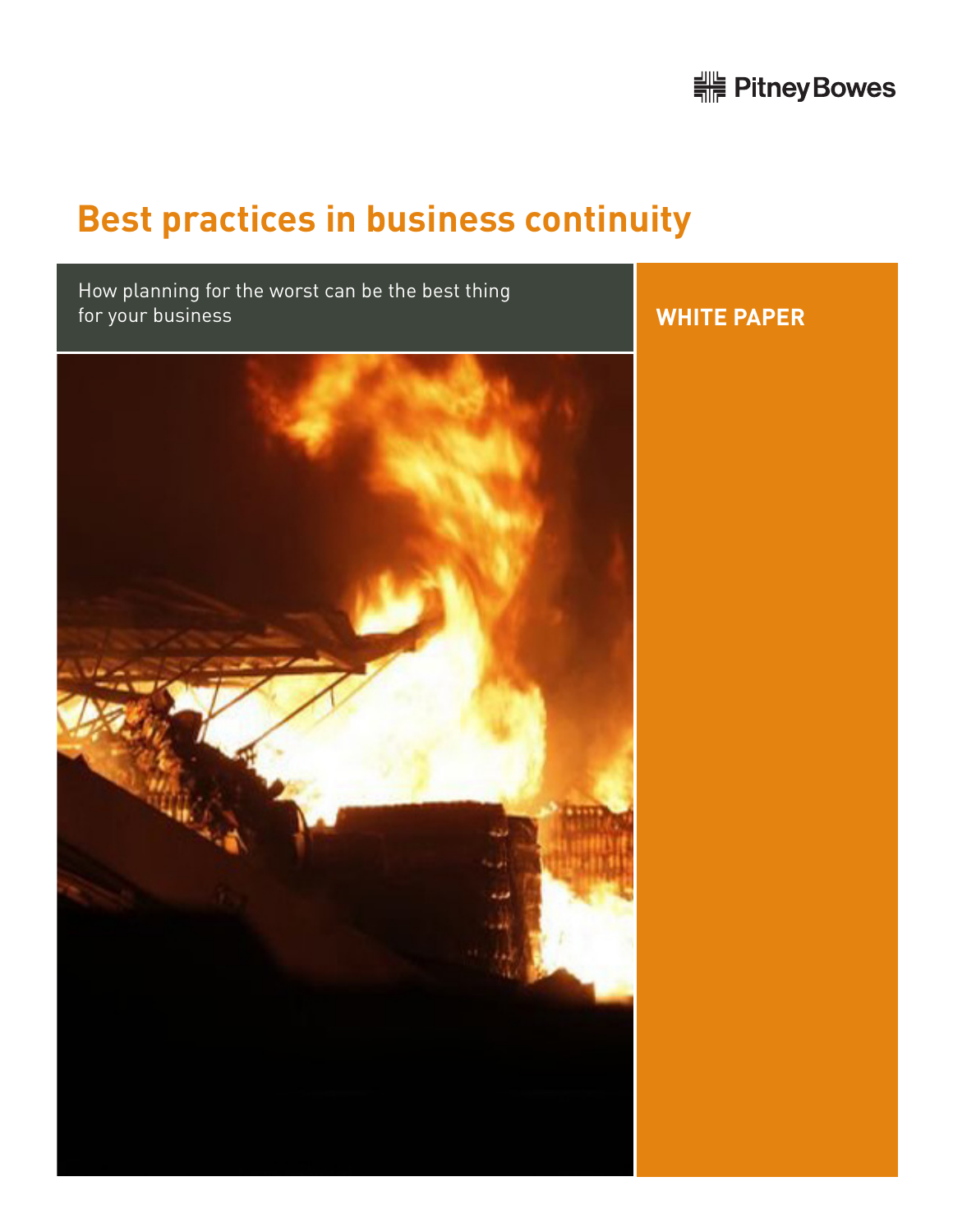# **FEBRUARY 7, 2011. GRAND PRAIRIE, TX. 7:45 p.m.**

Smoke detectors are tripped at a Pitney Bowes mail services presort facility as a fire that started in a nearby facility rapidly spreads. At 4:30 a.m., it grew to a four-alarm blaze and continued to rage through the night, damaging millions of dollars of equipment. By 9 a.m., the entire facility—where employees served hundreds of commercial customers—is totally destroyed.

The unexpected can happen to any organization, at any time. While you cannot control the unexpected, you can control how you respond.

In the case of the fire described above, the response had been drawn up months earlier. As a result, on the morning after the fire, trucks started their routes, picking up mail from customers throughout the Dallas/Fort Worth area. Mail was presorted at a second Pitney Bowes facility in the same vicinity as well as other sites in the region to maximize postal discounts; then barcoded, bagged, trayed and prepped to ensure rapid induction and delivery. In many ways, service continued without disruption.

This ability to overcome a disaster to serve customers is due in part to the unique attributes of the Pitney Bowes mail services network. With 36 operational facilities, Pitney Bowes could redirect workflow based on specific customer needs and classes of mail.

More importantly, however, Pitney Bowes had designed, documented and tested a formal Business Continuity Plan. As a result, local management knew exactly what needed to be done to safeguard employees, secure the building, protect customer data, reroute the mail, and make every customer pickup and delivery as scheduled—that day, the next week and in the months that followed.

The search began immediately for a new mail presort facility. Frequent, informative communications to customers continued long after the initial disaster. There were no breaches of customer security. Insurance claims were in the works within 30 days. Customers were reassured and confident that Pitney Bowes could continue to deliver service excellence, despite the disaster.

This Pitney Bowes white paper provides insights into the Business Continuity Planning process, so other service organizations can learn from this event and take steps to safeguard and strengthen their own operations.

#### 1. Overland Storage, "A Practical Guide to Business Continuity," 2010

**Best practices in business continuity** How planning for the worst can be the best thing for your business

### **Company-wide commitment makes a difference**

The commercial fire at the Pitney Bowes facility provides an excellent example of Business Continuity in action. Unexpected disasters can have a calamitous impact on business, but if you prepare well, the impact can be minimized. All it takes is commitment and follow-through.

Disasters are unpredictable and random. Whether it's the wrath of Mother Nature delivered via earthquakes in Japan, New Zealand and Haiti, or man-made like the 9/11 attacks or simple accidents, disasters can result in chaos. A detailed Business Continuity Plan can make the difference between quick and successful navigation of disruption or a lengthier and often costly recovery. By preparing for the worst, you just might be ensuring your survival.

According to the Centre for Research on the Epidemiology of Disasters, between 2000 and 2008, there were on average 392 disasters per year—and the average annual economic damage was \$102.6 billion worldwide.

#### **Just what is Business Continuity Planning?**

It is more than a buzzword. In the post-9/11 world, Business Continuity Planning is now baked into corporate security planning, as businesses must keep functioning in the midst of all sorts of disruptive events. The primary goal of Business Continuity Planning is to help organizations stay in business by minimizing the impact upon clients, establish contingency plans to limit the impact of damage and mitigate losses. It's more holistic than Disaster Recovery, because it looks not just at the event and its immediate aftermath, but at the implications of many potential scenarios. Business Continuity Planning provides a comprehensive, long-term approach involving not just data and IT infrastructure contingencies, but also planning for disruptions to physical plant or facility, materials and equipment. For companies in the service sector, Business Continuity Planning also includes protecting customer data, inventory, and materials.

#### *Top reasons to implement Business Continuity Planning<sup>1</sup>*

- *• Keep revenue flowing;*
- *• Keep basic communications up (e-mail, IM, phone);*
- *• Keep customers engaged and happy (Web site, service, shipping); and*
- *• Track the transactions (billing and accounting).*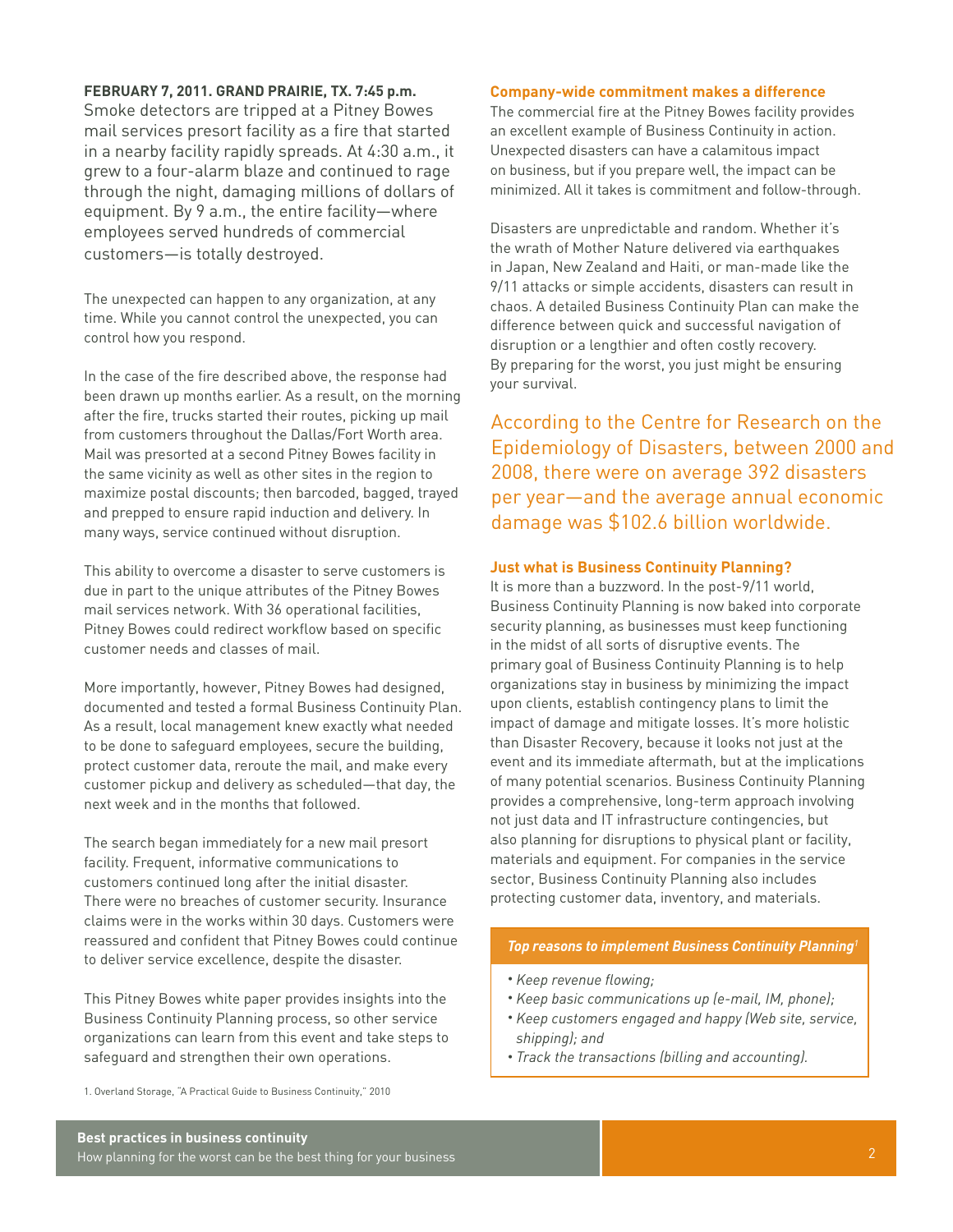# **Start by acknowledging your needs and vulnerabilities**

According to a recent Forrester report, almost a quarter of companies are likely to declare a disaster in a five-year time period.<sup>2</sup>

The onset of a disaster is not the time to plan. Rather, smart businesses take a proactive stance, from the CEO on down, making Business Continuity a priority for the entire organization. The process involves management, IT, operations, logistics, real estate, legal, risk management, HR, sales and marketing all working together to develop an integrated plan, giving everyone a stake in that plan's success. When disaster strikes, everyone starts from the same page.

There are three key phases of Business Continuity: the plan, the implementation and the follow-up.

# **Phase 1: The plan**

A Business Impact Analysis covers all aspects of the business and is usually initiated by top management. This analysis involves cross-departmental teams identifying the business's most critical systems and processes—and the potential effect a disaster would have on each area. A thorough risk assessment would also include an inventory of the entire business, the facilities, and, for each facility, the people, the equipment, the software, and the relevant data housed there.

Business analysts would then explore what could happen, imagining as many disaster scenarios as possible, hypothesizing how to handle each of those scenarios, and prioritizing the risks inherent in each. The scenarios should include the "domino effect," when more than one thing goes wrong. The recent earthquake in Japan is a case in point. First Japan had an earthquake; then a tsunami, followed by a nuclear disaster. The Business Impact Analysis helps determine the sequence of activities, identifying which services should be restored first.

Once complete, a written Business Continuity Plan provides a highly detailed, step-by-step primer on what to do, when to do it, whom to bring in, and how to follow through. The best plans include simple checklists and priorities that are easy to follow when individuals find themselves in stressful emergency situations. Since staff turnover is an ongoing issue, the Business Continuity Plan must be written by "job function" rather than by name of individual.

The document further defines emergency response protocols and the "recovery point objective," or when the recovery mission is deemed complete. This is crucial for the long-term health of a business, particularly service businesses, as the customer is the ultimate arbiter of when service is back to normal.

The Business Continuity Plan should establish communications guidelines and service levels that will enable staff to effectively manage customer expectations throughout the disaster and its aftermath. As data integrity is the backbone of many service organizations, sections on information technology planning and recovery must detail procedures for backing-up data and designating alternative sites for housing data. If the need is great enough, as in the financial services industry, duplicate systems are often created off-site, ready for deployment at a moment's notice.

The final part of the plan development is annual training. All persons involved, from the executives down through the on-site implementation team, must review the plan at least annually. Remember, organizational structures and personnel change all of the time, and new team members need to fully understand their current role. Executive management needs to sign off on the plan, empowering the management team to rapidly respond to the disaster that is at hand. The plan must be rigorously tested under conditions as realistic as possible. Each facility needs to designate an owner for that site's Business Continuity Implementation Team.

#### *Case in Point: Pitney Bowes Mail Services*

*The general manager of the presort services facility in the Dallas/Fort Worth area was well versed in Business Continuity Planning when disaster struck on the night of February 7, 2011. The Pitney Bowes 41-page Business Continuity Plan had been updated and tested months earlier and included detailed work flows, task lists, contacts, network configurations, technology specs, necessary documents, contingency plans and communication plans for both employees and customers. Thanks to the recent plan testing and updates, all employee lists, customer phone numbers and e-mail addresses were correct and reliable.*

2. Forrester Research, Inc. "Wake-Up Call: You Aren't Ready For A Disaster," February 9, 2011.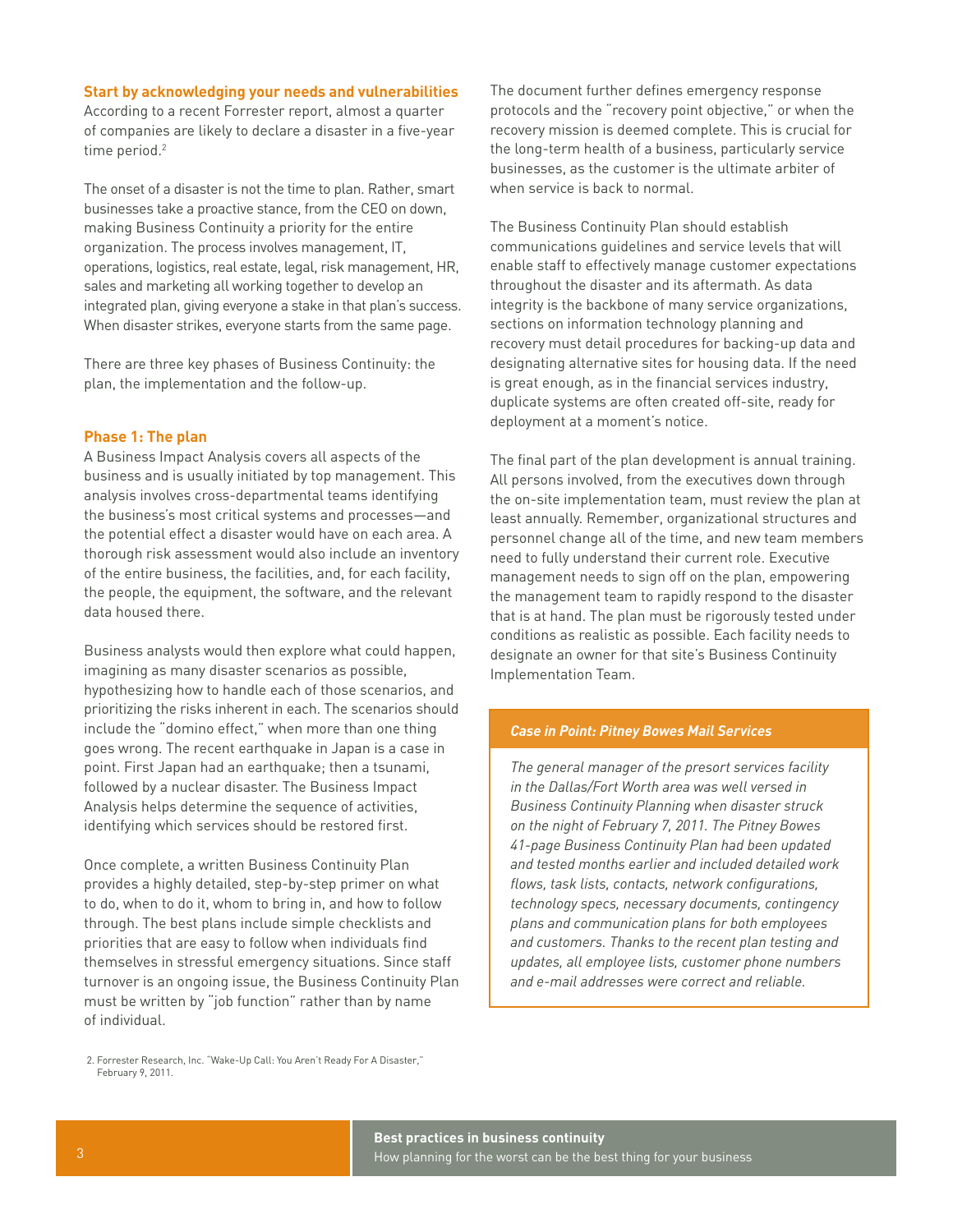# **Phase 2: The implementation**

Once the Business Continuity Plan is in place and the staff is trained, every situation, no matter how onerous, can be met with confidence. When disaster strikes, immediately implement the plan. Don't delay. Take care of the short-term needs first, and let the plan run its course.

# *Case in Point: Pitney Bowes Mail Services*

*With a documented plan in place, local Pitney Bowes management had the authority, insight and direction needed to respond quickly as the extent of this disaster unfolded.*

# *Within three hours (night of February 7)*

- *• All employees were evacuated to safety*
- *• On-site management met with local public safety officials*
- *• A perimeter was established to secure client materials*
- *• Key customers were informed of the fire, even before the extent of the problem was known*

#### *Within twelve hours (morning of February 8)*

- *• All staff were contacted and redeployed to alternative sites*
- *• A "war room" was established at a nearby hotel facility*
- *• Corporate executives took on responsibilities as outlined in the plan*
- *• All customers were contacted and given direct line access to their service rep*
- *• Fleet of trucks was inspected and approved for operations*
- *• Contact was made with the USPS, key vendors and business partners*
- *• Short-term solution to redirect mail to alternative sites put in place*

#### *Within twenty-four hours (night of February 8)*

- *• Work was underway to identify temporary space*
- *• New equipment, servers and technology ordered and in route*
- *• Preliminary assessments as to what was lost in the fire*
- *• Began work to gauge insurance impact for company and clients*

#### *Within forty-eight hours (February 9)*

- *• New equipment operational at temporary facility increasing local capacity*
- *• Alternative sites identified for more permanent space*
- *• Ongoing communications to customers*
- *• Validated that proper security protocols were in place at all temporary operation centers*

The Pitney Bowes example demonstrates ten best practices during the implementation phase:

- 1. **Ensure employee safety.** Employees are a business's most valuable resource. Follow proper safety procedures for evacuation in the event of a fire or natural disaster, making sure that everyone is out of the building and at a safe distance. Perform a physical headcount to verify that no one has been left behind.
- 2. **Contact local emergency assistance.** Cooperate with local authorities and let trained professionals do their job without interference.
- 3. **Secure IT data center.** If the data center is endangered or compromised, implement the IT disaster recovery plans.
- 4. **Secure client information and assets.** Especially important for service providers, getting client information, materials and/or product to a place of safety must be top priority. In the case of a natural disaster, such as a fire, on-site security can establish a perimeter.
- 5. **Contact corporate executives.** The on-site team will be in the thick of things from the start. Smart organizations know to tie-in the corporate executives immediately. This executive immersion promotes organization-wide accountability and enables businesses like Pitney Bowes to tap into their nationwide resources to resolve problems swiftly. Local or on-site management might be in the best position to react to the situation at hand. Corporate personnel can gather the necessary resources to help ensure that on-site management does have access to those resources.
- 6. **Notify customers.** The best relationships are built on trust and, in the event of a disaster, that trust can be a source of strength. Share information early and often with customers, so there are few surprises and no recriminations on the road back to normalcy. Personal outreach from senior manager to senior manager goes a long way toward instilling confidence that the situation is under control.
- 7. **Contact recovery partners.** Reach out to resources that can keep the infrastructure together, if necessary, while the Business Continuity Team focuses on delivering services and keeping customers happy. You may need to engage data warehouse resources, building security firms and key vendors to provide stop-gap assistance.
- 8. **Move to a secure location.** When the physical plant is no longer operable, or the building site presents dangers to personnel, the business must move all personnel to a pre-planned secure location. Off-site data centers take over business critical processing.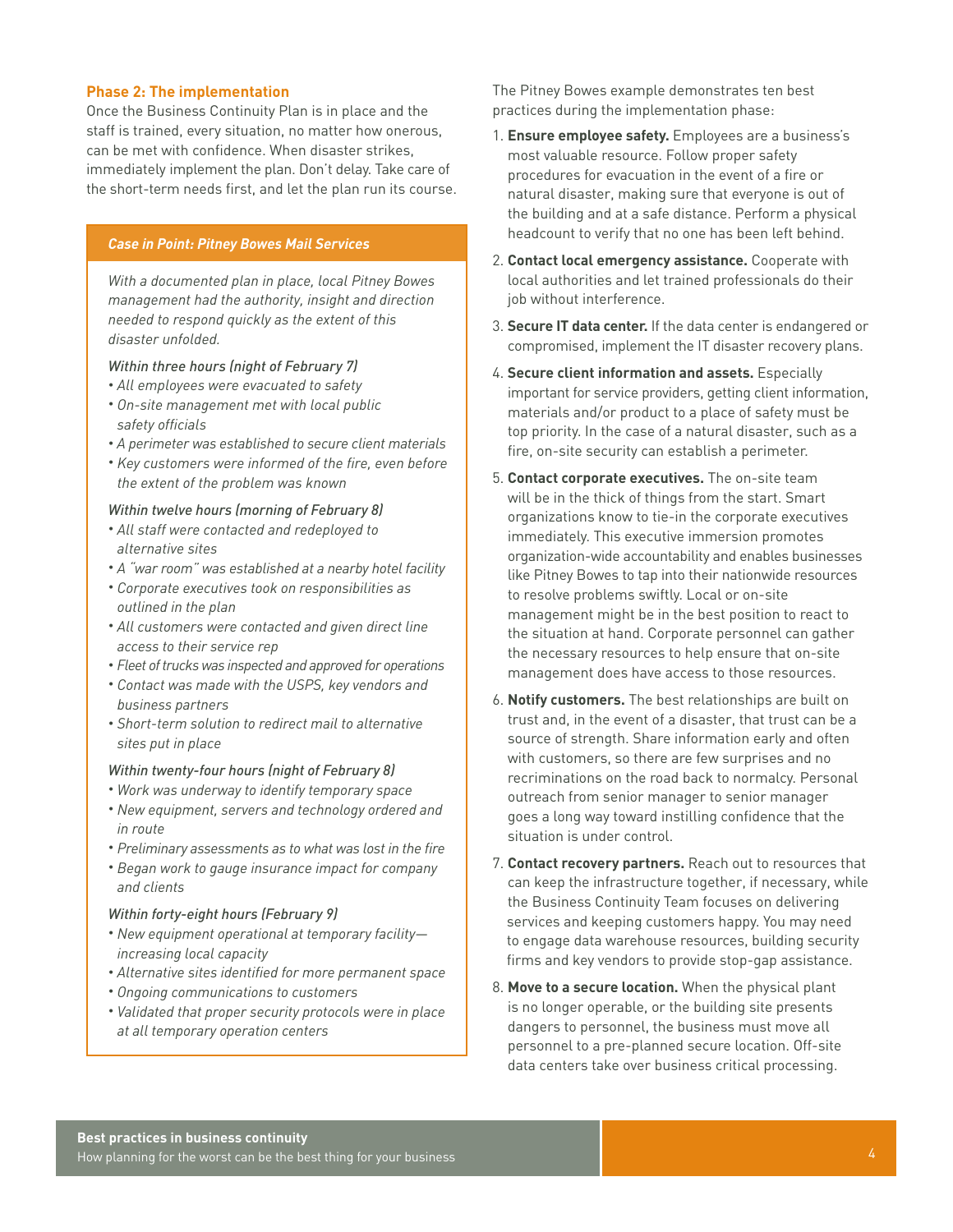- 9. **Communicate. Communicate. Communicate.** This is a mantra that cannot be repeated often enough. Foster open dialog between on-site staff and the corporate Business Continuity Team. It is important to reach out with available information for customers early on, and then follow up with periodic updates, so that customers remain in the loop.
- 10. **Begin restoration of services.** Even while the disaster is unfolding, restore service quickly by following the preordained Business Continuity Plan.

# **Phase 3: The follow-up and fine tuning**

After the initial shock recedes, and immediate customer needs are met, it is important to maintain momentum for the full-term of the recovery process. There is no point in winning the battle over disaster to lose the war on recovery. A comprehensive Business Continuity Plan will continue through these post-event projects:

- *•* **Physical plant replacement/rebuild.** Disasters impact buildings, and also all the materials inside that building. Your Business Continuity Plan must include procedures—and budget guidelines—for decisions regarding when to replace and when to rebuild. On-site staff must identify the needs for repair or replacement and coordinate efforts with corporate.
- *•* **Keep open lines of communication with corporate staff.** Foster the spirit of camaraderie engendered by the disaster. Cooperation between on-site personnel and corporate can speed the return to normalcy and demonstrate to employees that everything is under control.
- *•* **Maintain ongoing communications with employees and customers.** Throughout the recovery, employees and customers may still feel vulnerable. Provide regular updates on the status of the building repair. Let employees know when they will be able to get back into a refurbished building, or where they will be relocated. Keep customers reassured that their products and/or data are secure and that service will continue.
- *•* **Focus communication to major customers.** Identify a designated point of contact to ensure consistent and reliable communications occur. Funnel all questions and answers through these staff contacts.
- *•* **File appropriate insurance claims quickly.** Work handin-hand with insurance companies so claims can be processed in a timely and accurate manner. Keep careful records of all materials status and repair. As necessary,

help customers with whatever additional backup they may need for insurance claims.

- *•* **Provide customers with confirmation of recovery and destruction.** When you manage data and other secure items for customers, it is critical that there be no security breach. That extends to confirming which materials have been completely recovered and which have been completely destroyed.
- *•* **Conduct a review of the incident.** Publish your detailed findings as a "lessons learned" for the Business Continuity Planning Team. Share the executive summary with senior management to describe what worked and what can be improved. Provide customers with "lessons learned" to allay any remaining anxieties.
- *•* **Reflect/Refine/Revise.** While you can be satisfied that your Business Continuity Plan was well-implemented and avoided costly, long-term impact to your company, it is always wise to make adjustments to the written document, incorporating real-life learning into what had been a hypothetical plan.
- *•* **Know your contractual obligations.** Review each contract and clearly communicate to team members your obligations.
- *•* **Remain vigilant.** Your business came through the disaster with flying colors, thanks to a well-planned, well-executed Business Continuity Plan. But don't rest on your laurels; be ready for the next time.

# *Case in Point: Pitney Bowes Mail Services*

*Five months after the initial fire alarm sounded, teams continue to follow-through on the tasks outlined in the formal plan.* 

*The disaster site remained closed to clean up and destruction crews, pending completion of the final insurance investigation including their "cause and origin" review. An extensive effort continues to assist clients on insurance claims processing.*

*Over the course of this time, Pitney Bowes experienced a 98 percent customer retention rate—a testament not only to the teams and plans in place, but also to the high levels of understanding, encouragement and support provided by customers.*

*In June 2011, Pitney Bowes opened a new, state-ofthe art permanent facility in Grand Prairie, Texas.*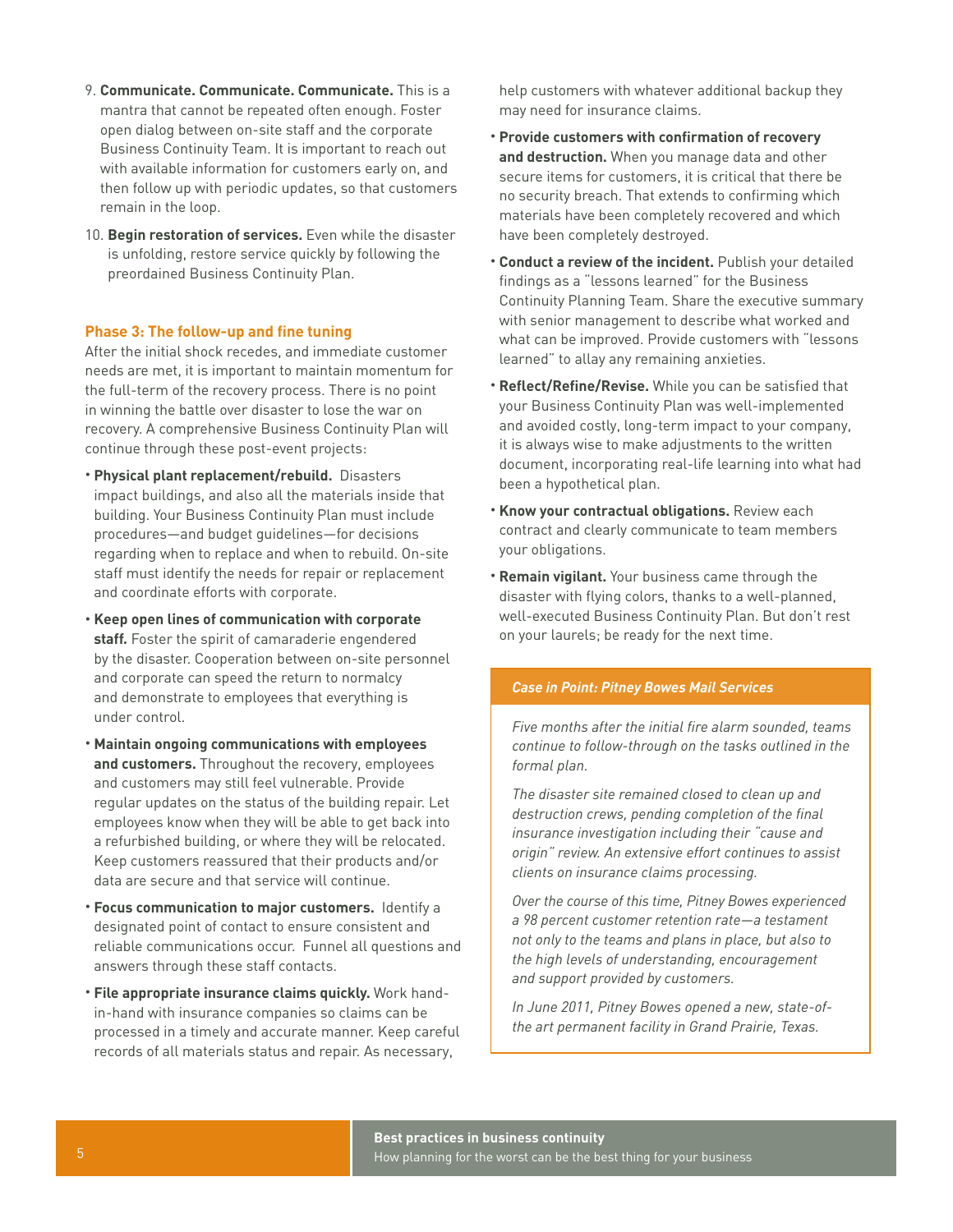### **Preparing your business for the unexpected**

Successful Business Continuity Planning is a long-term corporate commitment. Planning takes much advance work, assessing risk, identifying resources, and generating detailed protocols. But as the incident at the Pitney Bowes mail services center in the Dallas/Fort Worth area demonstrated, a fully-trained staff, which is accustomed to making decisions, following a formal Business Continuity Plan meant the difference between effective response and complete breakdown in customer service.

With a proper Business Continuity Plan in place, you can sleep at night, knowing your team is prepared and your business is secure.

To learn more about Pitney Bowes and its mail services business, call **1-877-962-4578** or visit **www.pb.com/mailservices**

# **Additional references**

- "Business Continuity and Disaster Recovery Are Top IT Priorities for 2010 and 2011," by Stephanie Balaouras, with Chris McClean, Laura Koetzle, and Lindsey Colt, Forrester Research, September 2, 2010
- "Business Continuity & Disaster Recovery Planning," www.disasterrecovery.org/disaster\_recovery.html
- "A Practical Guide To Business Continuity," Overland Storage, 2010, www.overlandstorage.com/pdfs/ PracticalGuide2BC\_whitepaper\_0213.pdf
- "Disaster Recovery Planning Process," by Geoffrey H. Wold, www.drj.com
- "Business Continuity and Disaster Recovery Planning: The Basics," by Derek Slater, CSO, www.csoonline.com